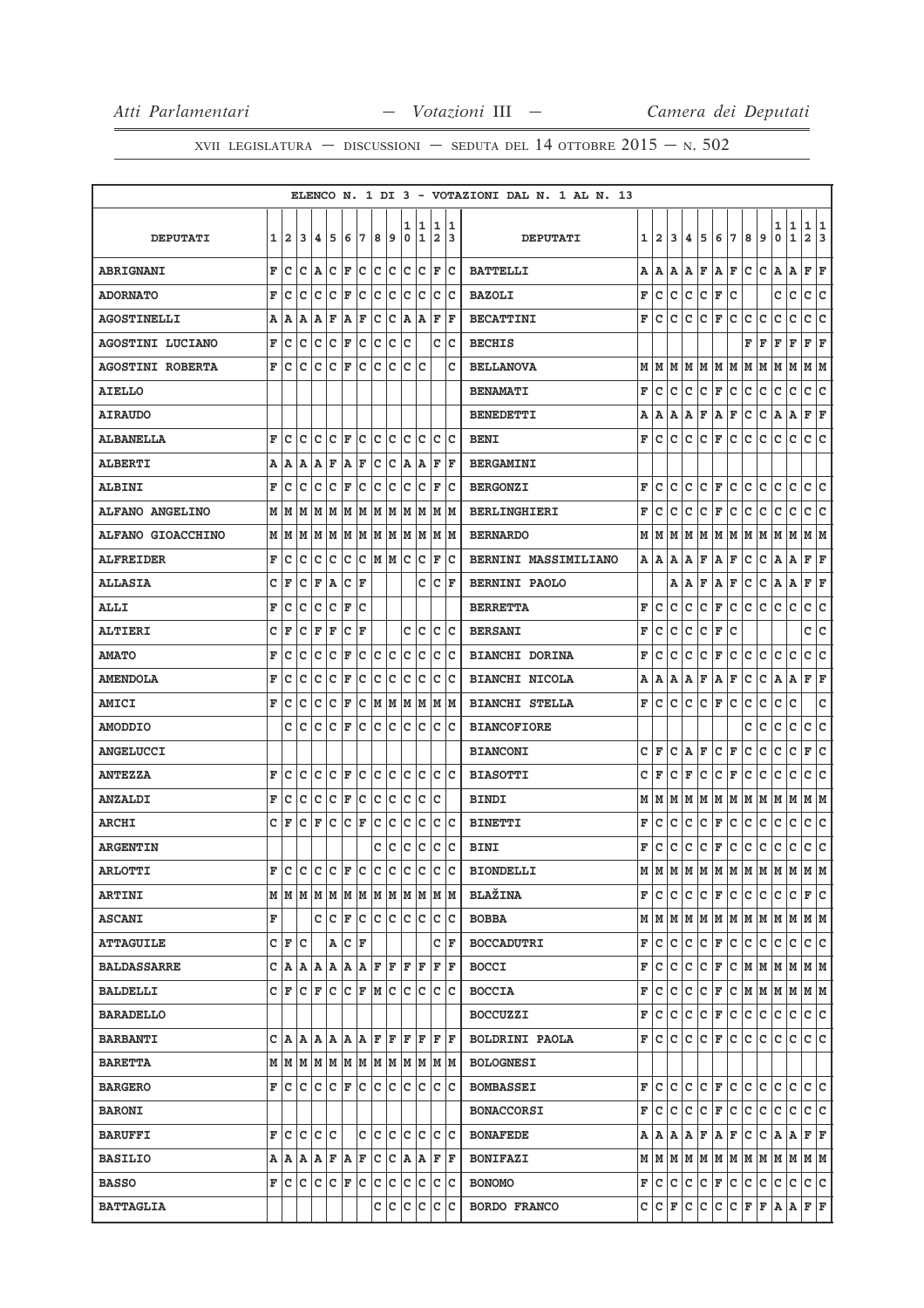|                          |   |                         |     |     |                      |                   |   |     |   |        |                         |                        |         | ELENCO N. 1 DI 3 - VOTAZIONI DAL N. 1 AL N. 13 |   |                           |   |   |              |             |                           |     |               |        |                   |                     |        |
|--------------------------|---|-------------------------|-----|-----|----------------------|-------------------|---|-----|---|--------|-------------------------|------------------------|---------|------------------------------------------------|---|---------------------------|---|---|--------------|-------------|---------------------------|-----|---------------|--------|-------------------|---------------------|--------|
| <b>DEPUTATI</b>          | 1 | $\overline{\mathbf{2}}$ | 3   | 4   | 5                    | 6                 | 7 | 8   | 9 | 1<br>0 | 1<br>1                  | 1<br>2                 | 1<br>13 | <b>DEPUTATI</b>                                | 1 | 2                         | 3 | 4 | 5            | 6           | 7                         | 8   | 9             | 1<br>0 | 1<br>$\mathbf{1}$ | 1<br>$\overline{a}$ | 1<br>3 |
| <b>BORDO MICHELE</b>     | F | Iс                      | c   | c   | c                    | F                 | c |     |   |        | M  M  M  M  M  M        |                        |         | <b>CAPOZZOLO</b>                               |   |                           |   |   |              |             |                           |     |               |        |                   |                     |        |
| <b>BORGHESE</b>          |   |                         |     |     |                      |                   |   |     |   |        |                         |                        |         | <b>CAPUA</b>                                   | F | c                         | c | с | с            | F           | C                         | c   | c             | c      | c                 | F                   | c      |
| <b>BORGHESI</b>          | C | F                       | c   | F   | A                    | с                 | F | c   | F | c      | Ιc                      | c                      | F       | <b>CARBONE</b>                                 | F | C                         | c | C | $\mathbf{C}$ | F           | C                         | c   | $\mathtt{C}$  | c      | $\mathtt{C}$      | C                   |        |
| <b>BORGHI</b>            | F | с                       | c   | c   | c                    | F                 | с | c   | c | c      | c                       | c                      | Ιc      | <b>CARDINALE</b>                               | F | с                         | с | с | с            | $\mathbf F$ | c                         | с   | c             | c      | c                 | c                   | c      |
| BORLETTI DELL'ACQUA      | М | M                       | M   | M   | М                    | M                 | M | M   | M | lМ     | lМ                      | lм                     | lм      | <b>CARELLA</b>                                 | F | c                         | c | c | с            | F           | c                         | c   | c             | c      | c                 | с                   | c      |
| <b>BOSCHI</b>            | М | M                       | M   | М   | M                    | M                 | М | M   | M |        | M M                     | M M                    |         | <b>CARFAGNA</b>                                | с | F                         | c | F | с            | с           | F                         | с   | c             | с      | c                 | c                   | lc.    |
| <b>BOSCO</b>             | F | с                       | с   | с   | с                    | F                 | с | c   | c | c      | c                       | с                      | Ιc      | <b>CARIELLO</b>                                | Α | Α                         | Α | Α | F            | A           | F                         | с   | с             | Α      | Α                 | F                   | F      |
| <b>BOSSA</b>             | F | с                       | с   | c   | c                    | F                 | c | c   | c | c      | c                       | F                      | Ιc      | <b>CARINELLI</b>                               |   | Α                         | A | Α | F            | Α           | F                         | с   | с             | A      | A                 | F                   | ΙF     |
| <b>BOSSI</b>             | C | F                       | c   | F   | Α                    | lc                | F | lc. | F | lc.    | lc                      | lc.                    | F       | <b>CARLONI</b>                                 | F | c                         | c | с | с            | c           | с                         | с   | c             | с      | $\mathtt{C}$      | c                   | lc.    |
| <b>BRAGA</b>             | F | с                       | с   | c   | c                    | F                 | c |     |   |        |                         |                        |         | <b>CARNEVALI</b>                               | F | c                         | c | с | с            | F           | с                         | с   | с             | с      | c                 | c                   | lc     |
| <b>BRAGANTINI MATTEO</b> | c | F                       | с   | F   | Α                    | c                 | F |     |   | c      | c                       | c                      | ١F      | CAROCCI                                        | F | с                         | с | с | с            | $\mathbf F$ | C                         | с   | c             | с      | c                 | с                   | lc.    |
| <b>BRAGANTINI PAOLA</b>  | F | c                       | c   | c   | c                    | F                 | c | c   | c | c      | c                       | c                      | Ιc      | <b>CARRA</b>                                   | F | c                         | c | с | с            | F           | с                         | с   | c             | с      | c                 | F                   | c      |
| <b>BRAMBILLA</b>         | М | M                       | M   | М   | M                    | M                 | М | M   | M |        | MM                      | M M                    |         | <b>CARRESCIA</b>                               | F | c                         | c | с | с            | F           | c                         | с   | с             | с      | c                 | c                   | lc.    |
| <b>BRANDOLIN</b>         | F | с                       | с   | c   | c                    | F                 | c | c   | c | c      | c                       | c                      | lc.     | <b>CARROZZA</b>                                | F | с                         | с | с | с            | F           | с                         | с   | с             | с      | с                 |                     | с      |
| <b>BRATTI</b>            | F | c                       | c   | c   | c                    | F                 | c | C   | c | c      | c                       |                        | c       | <b>CARUSO</b>                                  |   |                           |   |   |              |             |                           |     |               |        |                   |                     |        |
| <b>BRESCIA</b>           | Α | A                       | Α   | Α   | F                    | A                 | F | c   | c | A      | A                       | F                      | l F     | <b>CASATI</b>                                  | F | c                         | c | c | c            | F           | C                         | c   | c             | c      | c                 | c                   | lc.    |
| <b>BRESSA</b>            | М | M                       | M   | M   | M                    | M                 | М | M   | M |        | M  M  M  M              |                        |         | <b>CASELLATO</b>                               | F | c                         | c | c | с            | F           | с                         | c   | с             | с      | c                 | c                   | lc     |
| <b>BRIGNONE</b>          | c | c                       | F   | c   | с                    | c                 | c | F   | F | F      | F                       | F                      | lF      | <b>CASERO</b>                                  | M | М                         | M | M | M            | M           | M                         | M   | M             | M      | M                 | MM                  |        |
| <b>BRUGNEROTTO</b>       | Α | Α                       | А   | Α   | F                    | Α                 | F |     |   |        |                         |                        | F       | <b>CASO</b>                                    | Α | Α                         | Α | Α | F            | Α           | F                         | с   | с             | Α      | A                 | F                   | F      |
| <b>BRUNETTA</b>          | с | F                       | с   | F   | с                    | c                 | F | M M |   |        | M M M M                 |                        |         | <b>CASSANO</b>                                 | F | c                         | с | с | с            | F           | c                         | с   | с             | с      |                   | c                   | c      |
| <b>BRUNO</b>             | F | с                       | с   | c   | c                    | F                 | c | c   | c | c      | c                       | c                      | Iс      | <b>CASTELLI</b>                                | Α | Α                         | А |   | F            |             | F                         | с   | с             | A      | A                 | F                   | ΙF     |
| <b>BRUNO BOSSIO</b>      | F | c                       | c   | c   | C                    | F                 | c | c   | c | lc.    | lc                      | c                      | Ιc      | <b>CASTIELLO</b>                               |   |                           |   |   |              |             |                           |     |               |        |                   |                     |        |
| <b>BUENO</b>             |   |                         |     |     |                      |                   |   |     |   |        |                         |                        |         | <b>CASTIGLIONE</b>                             | М | M                         | M | M | M            |             | M M                       | M M |               | M M    |                   | M  M                |        |
| <b>BURTONE</b>           | F | с                       | с   | с   | c                    | F                 | с | c   | с | c      | Iс                      | c                      | Ιc      | <b>CASTRICONE</b>                              | F | c                         | с | с | с            | F           | c                         | с   | с             | с      | c                 | c                   | lc.    |
| <b>BUSIN</b>             | c | F                       | с   | F   | Α                    | c                 | F | c   | F | c      | c                       | c                      | F       | <b>CATALANO</b>                                | F | с                         | с | с | с            | $\mathbf F$ | с                         | с   | c             | с      | с                 | c                   | c      |
| <b>BUSINAROLO</b>        | A | A                       | Α   | Α   | $\mathbf F$          | A                 | F | c   | с | A      | Α                       | F                      | l F     | <b>CATANIA</b>                                 | F | c                         | c | c | c            | F           | c                         | M   | M             | M      | M                 | M                   | M      |
| <b>BUSTO</b>             |   |                         |     |     |                      |                   |   |     |   |        |                         |                        |         | <b>CATANOSO GENOESE</b>                        |   |                           | c | F | c            |             | C F                       | IC. | lc.           | IC.    | lc.               | c c                 |        |
| <b>BUTTIGLIONE</b>       | F | c                       | c   | c   | c                    | F                 | c | c   | с | lc.    |                         | c                      | Iс      | <b>CAUSI</b>                                   |   |                           |   |   |              |             |                           |     |               |        |                   |                     |        |
| <b>CALABRIA</b>          | c | F                       | lc. | F   | c                    | $ {\tt C} \,  $ F |   | c   | c | lc.    | ∣c                      | $ {\rm c}\, {\rm c}\,$ |         | <b>CAUSIN</b>                                  |   |                           |   |   |              |             |                           |     |               |        |                   |                     |        |
| <b>CALABRO'</b>          | F | с                       | c   | c   | $ {\bf C}  {\bf F} $ |                   | c |     |   |        |                         |                        |         | <b>CECCONI</b>                                 |   | A   A   A   B   F   A   F |   |   |              |             |                           | lc. | $ C $ a $ A $ |        |                   | $\bf F \,   \bf F$  |        |
| <b>CAMANI</b>            | F | lc.                     | c   | lc. | с                    | F                 | c | c c |   | lc.    | lc.                     | lc lc                  |         | <b>CENNI</b>                                   | F | c                         | c | c | c            | F           | Iс                        | c   | c             | с      | c                 | C C                 |        |
| <b>CAMPANA</b>           |   |                         |     |     |                      |                   |   |     |   |        |                         |                        |         | <b>CENSORE</b>                                 | F | с                         | c | c | c            | F           | lc.                       | c.  | c             | с      | lc.               | c c                 |        |
| <b>CANCELLERI</b>        | Α | ΙA                      | Α   | A   | F A                  |                   | F |     |   |        | C C A A                 | F                      | lF.     | <b>CENTEMERO</b>                               | с | F                         | с | F | с            | с           | A                         | С   | c             | lc.    |                   | c c                 |        |
| <b>CANI</b>              | F | с                       | c   | c   | с                    | F                 | c | с   | с |        | c c                     | c c                    |         | <b>CERA</b>                                    | F | с                         | с | с | c            | F           | Iс                        |     |               |        |                   | c c                 |        |
| <b>CAON</b>              | с | F                       | с   | F   | A                    | c                 | F | c   | F | Iс     | lc.                     | c                      | lF      | <b>CESARO ANTIMO</b>                           | F | с                         | c | с | c            | F           | c                         | c.  | с             | с      | с                 | c c                 |        |
| <b>CAPARINI</b>          | c | F                       | IС  | F A |                      | $ C $ F           |   |     |   |        | $M$ $M$ $M$ $M$ $M$ $M$ |                        |         | <b>CESARO LUIGI</b>                            | с | F                         | с | F | с            | c           | F F                       |     | lc.           | c.     | lc.               | c c                 |        |
| <b>CAPELLI</b>           | F | с                       | с   | с   | с                    | lc.               | c |     |   |        | c c c c                 | c                      | Iс      | <b>CHAOUKI</b>                                 | F | с                         | с | с | с            | F           | lc.                       |     |               |        |                   |                     |        |
| <b>CAPEZZONE</b>         | c | A                       | c   | A   | c                    | Iс                | Α |     |   |        |                         | c                      | ΙC      | <b>CHIARELLI</b>                               | c | F                         | c | F | c            |             | $ {\tt C}\, $ F           | lc. | lc.           | c      | c                 | c                   | lc     |
| <b>CAPODICASA</b>        | F |                         | C C | IC. |                      |                   |   |     |   |        | $ c _F c c c c c $      | c c                    |         | <b>CHIMIENTI</b>                               |   |                           |   |   |              |             | A   A   A   F   A   F   C |     |               | A A    |                   | F F                 |        |
| <b>CAPONE</b>            | F | с                       | с   | c   | c                    | c                 | c | c   | c | c      | c                       | c                      | Iс      | <b>CICCHITTO</b>                               | F | с                         | с | с | с            | F           | c                         | M M |               | M M    |                   | MM                  |        |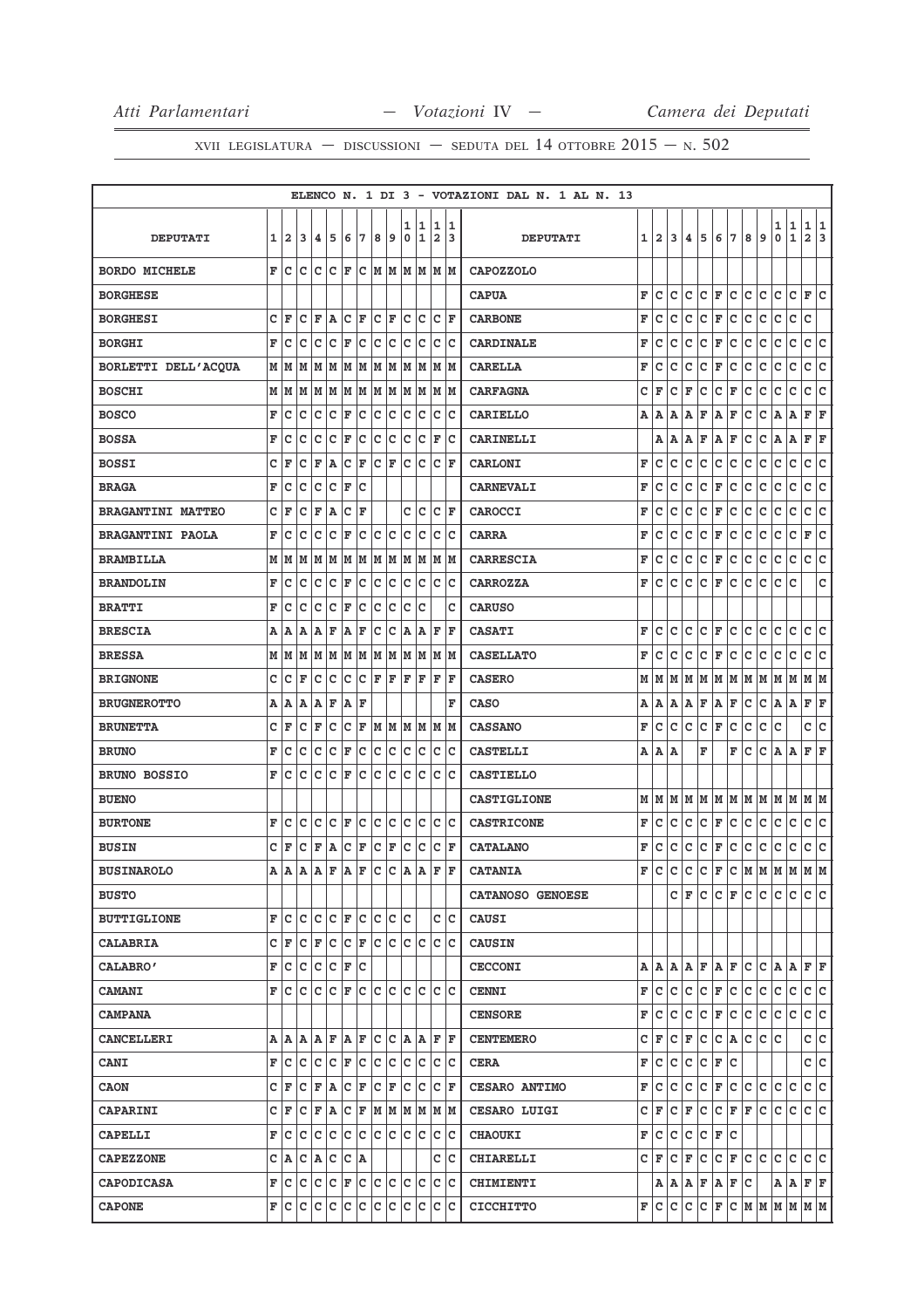|                     |   |              |                                                                               |     |             |                       |     |     |                                              |        |               |                |                                   | ELENCO N. 1 DI 3 - VOTAZIONI DAL N. 1 AL N. 13 |    |                |      |     |                    |                           |              |     |                                       |        |                  |                   |         |
|---------------------|---|--------------|-------------------------------------------------------------------------------|-----|-------------|-----------------------|-----|-----|----------------------------------------------|--------|---------------|----------------|-----------------------------------|------------------------------------------------|----|----------------|------|-----|--------------------|---------------------------|--------------|-----|---------------------------------------|--------|------------------|-------------------|---------|
| <b>DEPUTATI</b>     | 1 | $\mathbf{2}$ | 3                                                                             | 14. | 5           | 6                     | 7   | 8   | 9                                            | 1<br>0 | 11<br>1       | $\overline{a}$ | 1 1<br>13                         | <b>DEPUTATI</b>                                | 11 | $\overline{a}$ | 3    |     | 4 5                | 6                         | 17           | 8   | 9                                     | 1<br>0 | 1<br>$\mathbf 1$ | 1<br>$\mathbf{2}$ | 11<br>3 |
| <b>CIMBRO</b>       |   |              |                                                                               |     |             |                       |     |     |                                              |        |               |                |                                   | <b>D'ATTORRE</b>                               | F  | c              |      | c   | Iс                 |                           | c            | с   | c                                     | с      | c                | c c               |         |
| CIPRINI             |   |              | AAAAF                                                                         |     |             | $ {\bf A} $ ${\bf F}$ |     |     | c c                                          |        | $A \,   \, A$ | lF.            | ١F                                | DA VILLA                                       | А  | А              | A    | А   | F                  | A                         | F            | c   | c                                     | Α      |                  | FF                |         |
| CIRACI'             |   |              |                                                                               |     |             |                       |     |     |                                              |        |               |                |                                   | DE GIROLAMO                                    | с  | F              | c    | F   | с                  | c                         | F            | с   | с                                     | c      | с                | c                 | c       |
| CIRIELLI            |   |              |                                                                               |     |             |                       |     |     |                                              |        |               |                |                                   | DEL BASSO DE CARO                              |    | M   M          |      |     |                    |                           |              |     | M  M  M  M  M  M  M  M  M             |        |                  | M  M              |         |
| <b>CIVATI</b>       | c | с            | F                                                                             | Iс  | Iс          | Iс                    | с   |     |                                              |        |               | F              | F                                 | DEL GROSSO                                     | Α  | A              | А    | Α   | F                  | A                         | F            | с   | с                                     | A      | A                | F                 | F       |
| <b>COCCIA</b>       | F | Ιc           | c                                                                             | Iс  | lc          | F                     | c   | c   | Iс                                           | Iс     | Ιc            | c              | Iс                                | <b>DELLAI</b>                                  | F  | Iс             | c    | с   | Iс                 | F                         | ∣c∙          |     |                                       |        | M  M  M  M  M  M |                   |         |
| <b>COLANINNO</b>    | F | Ιc           | c                                                                             | Iс  | c           | F                     | c   | c   | Iс                                           | c      | c             | c              | Ιc                                | <b>DELL'ARINGA</b>                             |    |                |      |     |                    |                           |              |     |                                       |        |                  |                   |         |
| <b>COLLETTI</b>     |   |              | A   A                                                                         | ΙA. | F           | A                     | ΙF  |     |                                              |        | A A           | F              | ΙF                                | DELLA VALLE                                    |    | AA             |      | lA. | F                  | A F                       |              | c.  | c                                     | A.     | A                | F F               |         |
| <b>COLONNESE</b>    | Α | ١A           | ١A                                                                            | AF  |             | AF                    |     | lc. | Iс                                           | A      | lA.           | F              | ΙF                                | DELL'ORCO                                      | А  | ΙA.            | A    |     | A F                | A F                       |              | с   | lc.                                   | A A    |                  | F F               |         |
| COMINARDI           | Α | ١A           | A                                                                             | lA. | F           | ١A                    | F   | Iс  | Iс                                           | lA.    | lA.           | F              | lF.                               | DE LORENZIS                                    |    |                |      |     |                    |                           |              |     |                                       |        |                  |                   |         |
| <b>COMINELLI</b>    | F | Iс           | Ιc                                                                            | Iс  | c           | F                     | с   |     |                                              | c      |               | c              | Iс                                | DE MARIA                                       | F  | c              | lc.  | c   |                    | $ {\bf C}  {\bf F} $      | lc.          | c   | lc.                                   | c      |                  | c  c              |         |
| <b>COPPOLA</b>      | F | c            | c                                                                             | c   | c           | F                     | с   | с   | c                                            | c      | c             | с              | Iс                                | DE MENECH                                      | F  |                | c    | с   |                    |                           |              | м   | M                                     | MM     |                  | M  M              |         |
| <b>CORDA</b>        |   | A   A        | ۱A.                                                                           | ΙA. | F           | A                     | F   | c   | Iс                                           | ۱A.    | A             | F              | ΙF                                | DE MICHELI                                     |    | MMM            |      |     |                    | M  M  M  M                |              | M M |                                       | MM     |                  | M  M              |         |
| <b>CORSARO</b>      | c | A            | lc                                                                            | lc  | lc          | lc                    | F   | A   | A                                            | ۱A.    | A             | c              | A                                 | DE MITA                                        | F  | c              | c    | c   | c                  | F                         | c            | c   | c                                     | c      | c                | c                 | lc.     |
| <b>COSCIA</b>       | F | ١c           | c                                                                             | Ιc  | lc          | F                     | c   | c   | Iс                                           | c      | Ιc            | c              | Ιc                                | DE ROSA                                        |    |                |      |     |                    |                           |              |     |                                       |        |                  |                   |         |
| <b>COSTA</b>        |   |              | MMM                                                                           |     |             |                       |     |     | $\bf{M}$ $\bf{M}$ $\bf{M}$ $\bf{M}$ $\bf{M}$ |        | M M           |                | M  M                              | DI BATTISTA                                    | А  | ۱A.            | A    | А   | F                  | $A$ $F$                   |              | c   | c                                     | A A    |                  | F F               |         |
| <b>COSTANTINO</b>   | c | ١c           | ΙF                                                                            | lc  | Ιc          | Iс                    | lc. | F   | F                                            | lA.    | ΙF            | F              | lF.                               | DI BENEDETTO                                   | Α  | ۱A.            | A    | Α   | F                  | A                         | F            | c   | c                                     | A      | ۱A.              | F F               |         |
| <b>COVA</b>         | F | Iс           | lc.                                                                           | lc. | $ C $ F     |                       | lc. | lc. | Iс                                           | Iс     | Iс            | c              | Iс                                | <b>DIENI</b>                                   | Α  | A              | A    | Α   | F                  | A                         | F            |     |                                       |        |                  | FF                |         |
| <b>COVELLO</b>      |   |              |                                                                               |     |             |                       |     | с   | c                                            | c      | Ιc            | c              | Iс                                | DI GIOIA                                       | F  | c              | c    | c   | с                  | F                         | c            |     | M   M   M                             |        |                  | MM                |         |
| <b>COZZOLINO</b>    |   |              | A   A   A   A   F                                                             |     |             | A F                   |     | c   | c                                            |        | A   A         | F              | F                                 | DI LELLO                                       | F  | c              | c    | c   | c                  | F                         | c            |     | M  M  M  M                            |        |                  | M C               |         |
| CRIMI'              | F | lc.          | lc.                                                                           | lc  | lc.         | F                     | lc. | lc  | lc.                                          | lc.    | lc            | lc.            | lc                                | DI MAIO LUIGI                                  | А  | Α              | Α    | Α   | F                  | A                         | $\mathbf{F}$ | т   | ΙT                                    | т      | т                | т                 | ΙT      |
| CRIMI               |   |              |                                                                               |     |             |                       |     |     |                                              |        |               |                |                                   | DI MAIO MARCO                                  | F  | c              | c    | c   | c                  | F                         | с            |     |                                       |        |                  |                   |         |
| <b>CRIPPA</b>       |   | A   A        | ١A                                                                            | AF  |             | AF                    |     | lc. | Iс                                           |        | A A           | F              | ١F                                | D'INCA'                                        | А  | Α              | A    | Α   | F                  | Α                         | F            | c   | c                                     | A      | A                | F                 | F       |
| CRIVELLARI          | F | ١c           | c                                                                             | Iс  | c           | F                     | c   | c   | c                                            | c      | Ιc            | c              | ΙC                                | <b>D'INCECCO</b>                               | F  | c              | c    | с   | с                  | F                         | c            | c   | c                                     | c      | $\mathbf C$      | c                 | c       |
| <b>CULOTTA</b>      | F | Ιc           | c                                                                             | c   | c           | F                     | c   | c   | c                                            | lc.    | c             | c              | Iс                                | DI SALVO                                       | F  | с              | с    | с   | с                  | F                         | c            | c   | c                                     | c      | c                | с                 | c       |
| <b>CUOMO</b>        | F | ١c           | c                                                                             | c   | $ c _F c c$ |                       |     |     | c                                            | c      | Ιc            | c              | lc.                               | <b>DISTASO</b>                                 | c  | l F            | c    | A   | lA.                | c                         | F            |     |                                       |        |                  |                   |         |
| <b>CUPERLO</b>      |   | F∣C          |                                                                               |     |             |                       |     |     | c  c  F  c  c  c  c  c                       |        |               |                | F C                               | DI STEFANO FABRIZIO                            |    |                |      |     |                    | C F C F C C F             |              |     |                                       |        |                  |                   |         |
| <b>CURRO'</b>       |   |              | F C C C F C                                                                   |     |             |                       |     |     |                                              |        |               |                | с                                 | DI STEFANO MANLIO                              |    |                |      |     |                    |                           |              |     | A   A   A   F   A   F   C   C   A   A |        |                  | F F               |         |
| <b>DADONE</b>       |   |              | A  A A A F A F C C                                                            |     |             |                       |     |     |                                              |        | A   A         | F              | ١F                                | DI STEFANO MARCO                               |    | F IC.          | IC I |     |                    | $ C C $ $\mathbf{F} C $   |              | lc. | lc.                                   | lc.    | lc.              | lc lc             |         |
| <b>DAGA</b>         |   |              | A   A   A   A   F   A                                                         |     |             |                       |     |     | C C                                          |        | A  A          |                | F F                               | DI VITA                                        |    |                |      |     |                    |                           |              |     |                                       |        |                  |                   |         |
| <b>D'AGOSTINO</b>   |   |              | FCCCCCFCFCC                                                                   |     |             |                       |     |     |                                              | lc.    | Iс            | c              | ΙC                                | <b>DONATI</b>                                  | F  | c              | c    | c   | lc.                | F                         | lc.          | lc. | c                                     | c      | с                | lc Ic             |         |
| <b>D'ALESSANDRO</b> |   |              | F C C A C F C                                                                 |     |             |                       |     |     | c c                                          |        | c c           | F              | ΙC                                | <b>D'OTTAVIO</b>                               | F  | IC.            | l C  | c   | $ C $ $\mathbf{F}$ |                           | c            | c.  | с                                     | с      | С                | c c               |         |
| <b>D'ALIA</b>       |   |              | $M$ $ M$ $ M$ $ M$ $ M$ $ M$ $ M$ $ M$ $ M$                                   |     |             |                       |     |     |                                              |        | MM            |                | M M                               | <b>DURANTI</b>                                 | c  | с              | F    | с   | c                  | с                         | c            | F   | F                                     | A      | F                | F F               |         |
| <b>DALLAI</b>       |   |              | F C C C F C                                                                   |     |             |                       |     | c c |                                              |        | c c           | c              | ΙC                                | <b>D'UVA</b>                                   |    |                |      |     |                    | A   A   A   B   F   A   F |              | c.  | c                                     | A   A  |                  | F F               |         |
| <b>DALL'OSSO</b>    |   |              | AAAAFAFCC                                                                     |     |             |                       |     |     |                                              |        | A A           | F              | ١F                                | <b>EPIFANI</b>                                 | F  | IC.            | c    | c   | c.                 | F                         | lc.          |     |                                       |        | M  M  M  M  M  M |                   |         |
| DAL MORO            |   | F IC.        |                                                                               |     |             |                       |     |     |                                              | lc.    | Ιc            | с              | ΙC                                | <b>ERMINI</b>                                  | F  | c              | c    | с   | с                  | F                         | c            | с   | с                                     | с      | c                | C C               |         |
| <b>D'AMBROSIO</b>   |   |              | A   A   A   A   F   A   F                                                     |     |             |                       |     |     |                                              | C A    |               |                | $\mathbf{F} \parallel \mathbf{F}$ | <b>FABBRI</b>                                  | F  | c.             | c    | lc. | $ C $ $\mathbf{F}$ |                           | c            | c.  | c                                     | c      | lc.              | c c               |         |
| <b>DAMBRUOSO</b>    |   |              |                                                                               |     |             |                       |     |     |                                              |        |               |                |                                   | <b>FAENZI</b>                                  | F  | с              | c    | A   | c                  | F                         | c            | c   | c                                     | с      | с                | F C               |         |
| <b>DAMIANO</b>      |   |              |                                                                               |     |             |                       |     |     |                                              |        |               |                |                                   | <b>FALCONE</b>                                 |    | F C C          |      | ∣c. |                    | $C$ $F$ $C$               |              | C   | с                                     | с      | lc.              | c c               |         |
| <b>D'ARIENZO</b>    |   |              | $\mathbf{F}$ $\mathbf{C}$ $\mathbf{C}$ $\mathbf{C}$ $\mathbf{F}$ $\mathbf{C}$ |     |             |                       |     | Iс  | c                                            | c      | Iс            | c              | ∣c                                | <b>FAMIGLIETTI</b>                             |    | F C C          |      |     |                    | C C F C                   |              |     |                                       |        |                  | c c               |         |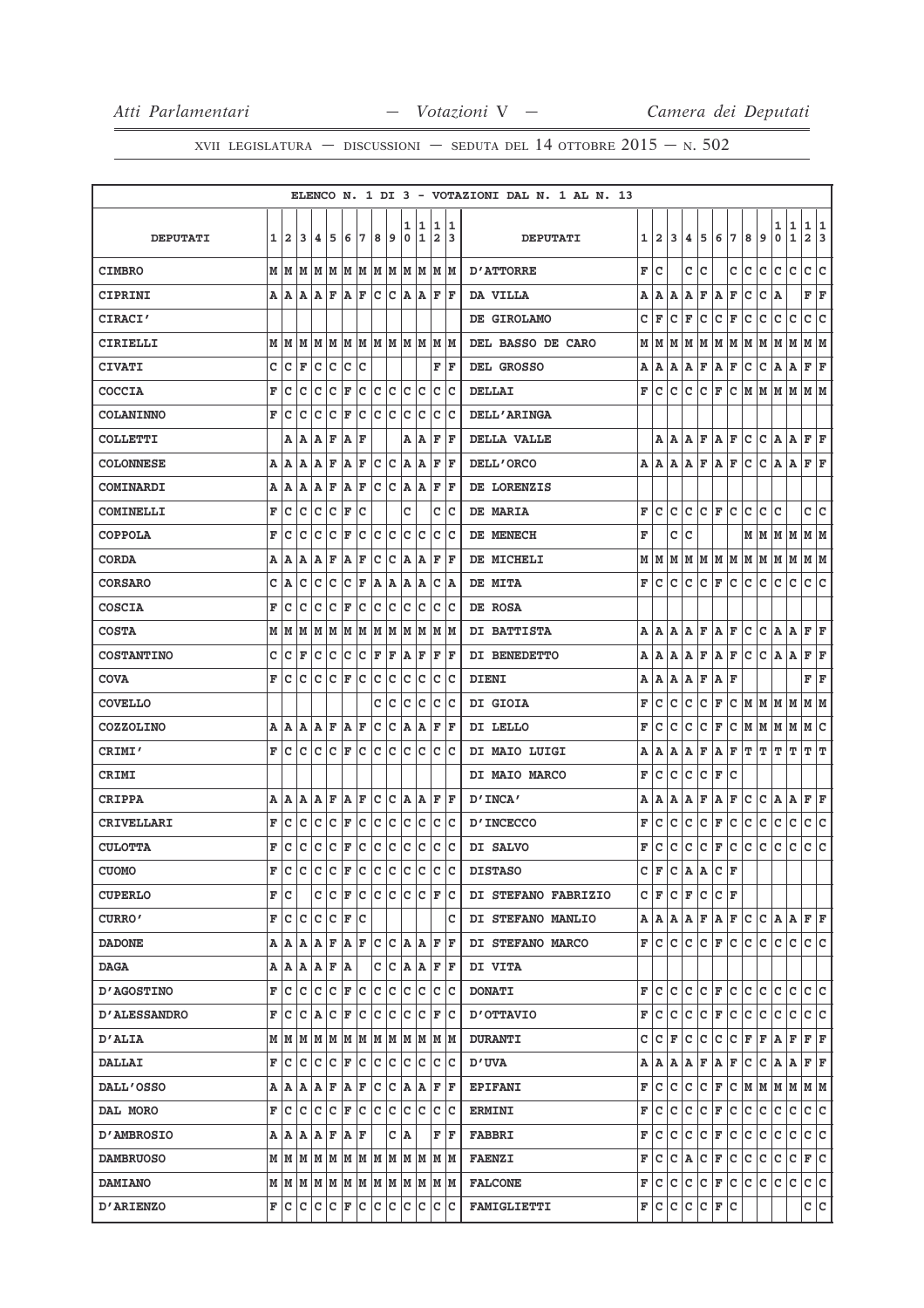|                             |   |       |     |                 |     |     |     |      |     |        |                   |                              |          | ELENCO N. 1 DI 3 - VOTAZIONI DAL N. 1 AL N. 13 |     |                   |     |                                   |               |                          |       |     |    |                                                                             |        |                     |        |
|-----------------------------|---|-------|-----|-----------------|-----|-----|-----|------|-----|--------|-------------------|------------------------------|----------|------------------------------------------------|-----|-------------------|-----|-----------------------------------|---------------|--------------------------|-------|-----|----|-----------------------------------------------------------------------------|--------|---------------------|--------|
| <b>DEPUTATI</b>             | 1 | 2     | 3   | 4               | 5   | 6   | 7   | 8    | 9   | 1<br>0 | 11<br>$\mathbf 1$ | 1<br>$\overline{\mathbf{2}}$ | 11<br>13 | <b>DEPUTATI</b>                                | 1   | $\mathbf{2}$      | 3   | 4                                 | 5             | 6                        | 7     | 8   | 9  | 1<br>0                                                                      | 1<br>1 | 1<br>$\overline{a}$ | 1<br>3 |
| <b>FANTINATI</b>            | А | ١A    | ۱A  | Α               | F   | A   | F   |      |     |        |                   | F                            | F        | <b>GALLI CARLO</b>                             |     |                   |     |                                   |               |                          |       |     |    |                                                                             |        |                     |        |
| <b>FANUCCI</b>              | F | c     | C   | c               | c   | F   | c   |      |     |        |                   |                              | c        | GALLI GIAMPAOLO                                | F   | c                 | c   | c                                 | c             | F                        | Iс    | с   | с  | с                                                                           | с      | c                   | c      |
| <b>FARAONE</b>              | M | м     | M   | М               | M   | M   | M   | M  M |     | M      | lм                | M                            | lм       | <b>GALLINELLA</b>                              | А   | ۱A.               |     | A   A                             | F             | A                        | F     | c   | c  | A                                                                           | Α      | F                   | ΙF     |
| <b>FARINA DANIELE</b>       | c | c     | F   | c               | c   | c   | c   | F    | F   | A      | F                 | F                            |          | GALLO LUIGI                                    | Α   | ΙA                | A   | A                                 | F             | A                        | F     | с   | c  | A                                                                           | Α      | F                   | F      |
| <b>FARINA GIANNI</b>        | F | c     | c   | c               | c   | F   | с   | c    | Ιc  | c      | Ιc                | c                            | ΙC       | GALLO RICCARDO                                 | c   | F                 | c   | ΙF                                | c             | c                        | lF.   | c   | c  | с                                                                           | c      | c                   | с      |
| <b>FASSINA</b>              | с | с     | F   | c               | c   | c   | c   | ΙF   | F   | A      | ΙF                | F                            | F        | <b>GALPERTI</b>                                | F   | с                 | с   | с                                 | c             | F                        | c     |     |    | с                                                                           | с      | c                   | c      |
| <b>FAUTTILLI</b>            | F | c     | c   | c               | c   | F   | с   | c    | c   | c      | c                 | c                            | Ιc       | <b>GANDOLFI</b>                                |     | c                 | c   | c                                 | с             | F                        | с     | с   | c  | с                                                                           | c      | c                   | c      |
| <b>FAVA</b>                 | с | с     | F   | с               | с   | Iс  | c   | F    | F   | A      | F                 | F                            | lF.      | <b>GARAVINI</b>                                | F   | c                 | c   | c                                 | с             | F                        | с     | с   | c  | с                                                                           | c      | с                   | c      |
| <b>FEDI</b>                 | F | c     | c   | c               | c   | F   | c   | c    | c   | c      | c                 | c                            | Ιc       | <b>GARNERO SANTANCHE'</b>                      |     |                   |     |                                   |               |                          |       |     |    |                                                                             |        |                     |        |
| <b>FEDRIGA</b>              | c | ΙF    | c   | F               | A   | c   | F   |      |     |        |                   |                              |          | <b>GAROFALO</b>                                | F   | c                 | c   | с                                 | c             | F                        | lc.   | с   | c  | с                                                                           | с      | c                   | c      |
| <b>FERRANTI</b>             | F | c     | с   | с               | c   | F   | c   | c    | Iс  | с      | Ιc                | c                            | Ιc       | <b>GAROFANI</b>                                | F   | с                 | с   | с                                 | с             | F                        | Iс    | MM  |    | MM                                                                          |        | M  M                |        |
| <b>FERRARA</b>              |   | MM    | lМ  | lМ              | M   | lм  | lМ  | M    | M   | M      | M                 | M                            | lМ       | <b>GASPARINI</b>                               | F   | c                 | c   | c                                 | c             | F                        | c     | с   | c  | с                                                                           | c      | F                   | с      |
| <b>FERRARESI</b>            |   |       | А   | ١A              | F   | A   | F   | c    | c   | ١A     | A                 | F                            | F        | <b>GEBHARD</b>                                 | F   | с                 | с   | с                                 | c             | F                        | c     | с   | c  | с                                                                           | c      | F                   | c      |
| <b>FERRARI</b>              | F | c     | c   | c               | c   | F   | с   | с    | c   | c      | c                 | с                            | Iс       | <b>GELLI</b>                                   | F   | c                 | с   | с                                 | с             | F                        | с     | с   | c  | c                                                                           | c      | c                   |        |
| <b>FERRO</b>                | F | с     | c   | с               | c   | F   | c   |      |     |        |                   | c                            | Iс       | <b>GELMINI</b>                                 |     |                   |     | C IF                              | с             | с                        | ΙF    |     |    |                                                                             |        |                     | с      |
| <b>FIANO</b>                | F | c     | c   | c               | c   | F   | C   |      |     |        |                   |                              |          | <b>GENOVESE</b>                                |     |                   |     |                                   |               |                          |       |     |    |                                                                             |        |                     |        |
| <b>FICO</b>                 | Α | ١A    | A   | ١A              | ΙF  | A   | F   | M  M |     |        | M  M              |                              | M M      | GENTILONI SILVERI                              |     |                   |     |                                   |               |                          |       |     |    |                                                                             |        |                     |        |
| <b>FIORIO</b>               | F | с     | с   | c               | c   | F   | с   | c    | Iс  | с      | Iс                | c                            | Iс       | <b>GHIZZONI</b>                                | F   | с                 | c   | c                                 | с             | F                        | Iс    | с   | с  | с                                                                           | с      | с                   | c      |
| <b>FIORONI</b>              | M | M     | M   | M               | lМ  | M   | M   | lм   | M   | M      | M                 | M                            | lм       | <b>GIACHETTI</b>                               | т   | т                 | т   | т                                 | т             | т                        | т     | c   | C  | c                                                                           | c      | c                   | C      |
| <b>FITZGERALD NISSOLI</b>   | F | c     | Iс  | Iс              | с   | F   | с   | Iс   | Iс  | Iс     | Iс                | c                            | Iс       | <b>GIACOBBE</b>                                |     | c                 | c   | c                                 | с             | F                        | c     | с   | с  | с                                                                           | c      | с                   | c      |
| <b>FOLINO</b>               | F | c     | с   | с               | c   | ΙA  | с   | c    | c   | с      | c                 | с                            | Iс       | <b>GIACOMELLI</b>                              | м   | M                 | lМ  | M                                 | M             | M  M                     |       | lМ  | M  | M                                                                           | M      | м                   | lМ     |
| <b>FONTANA CINZIA MARIA</b> | F | c     | c   | c               | c   | F   | c   | c    | Iс  | c      | Ιc                | c                            | Iс       | <b>GIACOMONI</b>                               | с   | F                 | с   | F                                 | с             | с                        | F     |     | c  | с                                                                           | c      | c                   | c      |
| FONTANA GREGORIO            |   |       | c   | F               | с   | c   | F   |      |     |        |                   |                              |          | <b>GIAMMANCO</b>                               | с   | F                 | с   | F                                 | с             | с                        | F     |     |    |                                                                             |        |                     |        |
| <b>FONTANELLI</b>           | F | c     | c   | c               | C   | F   | C   | M    | M   | lм     | M                 |                              | M M      | GIGLI                                          | F   | с                 | c   | c                                 | c             | F                        | c     |     |    |                                                                             |        | c                   | lc.    |
| <b>FORMISANO</b>            | F | c     | c   | c               | c   | F   | с   | lм   | M   | lм     | M                 |                              | M M      | <b>GINATO</b>                                  | F   | c                 | c   | c                                 | с             | F                        | c     | с   | c  | c                                                                           | c      | c                   | c      |
| <b>FOSSATI</b>              | F | c     | c   | Iс              | c   | F   | c   | Ιc   | Iс  | lc.    | Ιc                | F                            | Ιc       | <b>GINEFRA</b>                                 | F   | c                 | c   | c                                 | c             | F                        | c     | c   | c  | c                                                                           | c      | F                   | lc.    |
| <b>FRACCARO</b>             |   |       |     | A  A A  A F A F |     |     |     |      |     |        |                   | C A A F F                    |          | <b>GINOBLE</b>                                 |     | F C               | lc. | lc.                               |               | IC IF IC                 |       |     |    |                                                                             |        |                     |        |
| <b>FRAGOMELI</b>            |   |       |     |                 |     |     |     |      |     |        |                   |                              |          | GIORDANO GIANCARLO                             | c   | lc.               | lF. | с                                 | c             | c                        | C F F |     |    | A                                                                           | F      | F F                 |        |
| <b>FRANCESCHINI</b>         |   |       | MMM |                 | M M |     | MM  |      |     |        | MMMM              |                              | M  M     | GIORDANO SILVIA                                |     | A   A   A   A   F |     |                                   |               |                          | F     | lc. |    | $ C $ A $ A $                                                               |        | F F                 |        |
| <b>FRATOIANNI</b>           | C | lc    | l F | lc.             | c   | lc  | lc  |      |     |        |                   | F                            | ١F       | GIORGETTI ALBERTO                              | C F |                   | lc. | F                                 | c             | $ {\bf C}  {\bf F} $     |       |     |    |                                                                             |        | c                   | c      |
| <b>FREGOLENT</b>            | F | Iс    | c   | c               | Iс  | F   | c   | lc.  | c   | C      | Ιc                | c                            | Ιc       | GIORGETTI GIANCARLO                            |     | CF                |     | $ C $ $\mathbf{F}$ $  \mathbf{A}$ |               |                          |       |     |    | $C$ $F$ $M$ $M$ $M$                                                         |        | MF                  |        |
| <b>FRUSONE</b>              |   | A   A | lA. | A               | F   | AF  |     | c c  |     |        | A  A              |                              | F F      | <b>GIORGIS</b>                                 | F   | lc.               | lc. | lc.                               | c.            | F C                      |       | c c |    | c c                                                                         |        | c c                 |        |
| <b>FUCCI</b>                |   | CF    | c   | ΙF              | c   | lc. | ΙF  | Ιc   | lc  | lc.    | lc                |                              | c c      | <b>GITTI</b>                                   | F   | Iс                | с   | lc.                               |               | $ C $ F                  | Ιc    |     |    |                                                                             |        |                     |        |
| <b>FURNARI</b>              |   |       |     |                 |     |     |     |      |     |        |                   |                              |          | GIULIANI                                       | F   | lc.               | c.  | c.                                | $ c _F c c c$ |                          |       |     |    | lc.                                                                         | lc.    | c c                 |        |
| <b>FUSILLI</b>              | F | c     | c   | c               | c   | F   | c   | c    | lc  | c      | lc                | c                            | lc       | GIULIETTI                                      | F   | lc.               | с   | c                                 | c             | F                        | c     | c.  | Iс | с                                                                           | c      | c c                 |        |
| <b>GADDA</b>                | F | lc.   | lc  | Iс              | c   | F   | ∣c  | lc.  | Iс  | c      | Iс                |                              | c c      | <b>GNECCHI</b>                                 | F   | lc.               |     | c c                               |               | $ C $ $\mathbf{F}$ $ C $ |       | lc. | c  | с                                                                           | c      | F C                 |        |
| <b>GAGNARLI</b>             |   |       |     | A   A   A   F   |     | A   | lF. | lc   | lc  |        | A A               | F                            | ١F       | GOZI                                           |     |                   |     |                                   |               |                          |       |     |    | $M$   $M$   $M$   $M$   $M$   $M$   $M$   $M$   $M$   $M$   $M$   $M$   $M$ |        |                     |        |
| <b>GALAN</b>                |   |       |     |                 |     |     |     |      |     |        |                   |                              |          | <b>GRANDE</b>                                  |     |                   |     |                                   |               |                          |       |     |    |                                                                             |        |                     |        |
| <b>GALATI</b>               |   |       |     |                 |     |     |     |      | c c |        | lc lc             |                              | lc Ic    | <b>GRASSI</b>                                  |     | FIC               | lc. | lc.                               |               | $ C $ $\mathbf{F}$ $ C $ |       | c c |    | lc lc                                                                       |        | lc lc               |        |
| <b>GALGANO</b>              |   |       |     | F C C C F C     |     |     |     | lc.  | c   | Iс     | Iс                | lc.                          | lc.      | <b>GRECO</b>                                   |     | F∣C               | c   |                                   | C C F C       |                          |       | c c |    | Iс                                                                          |        | c c                 |        |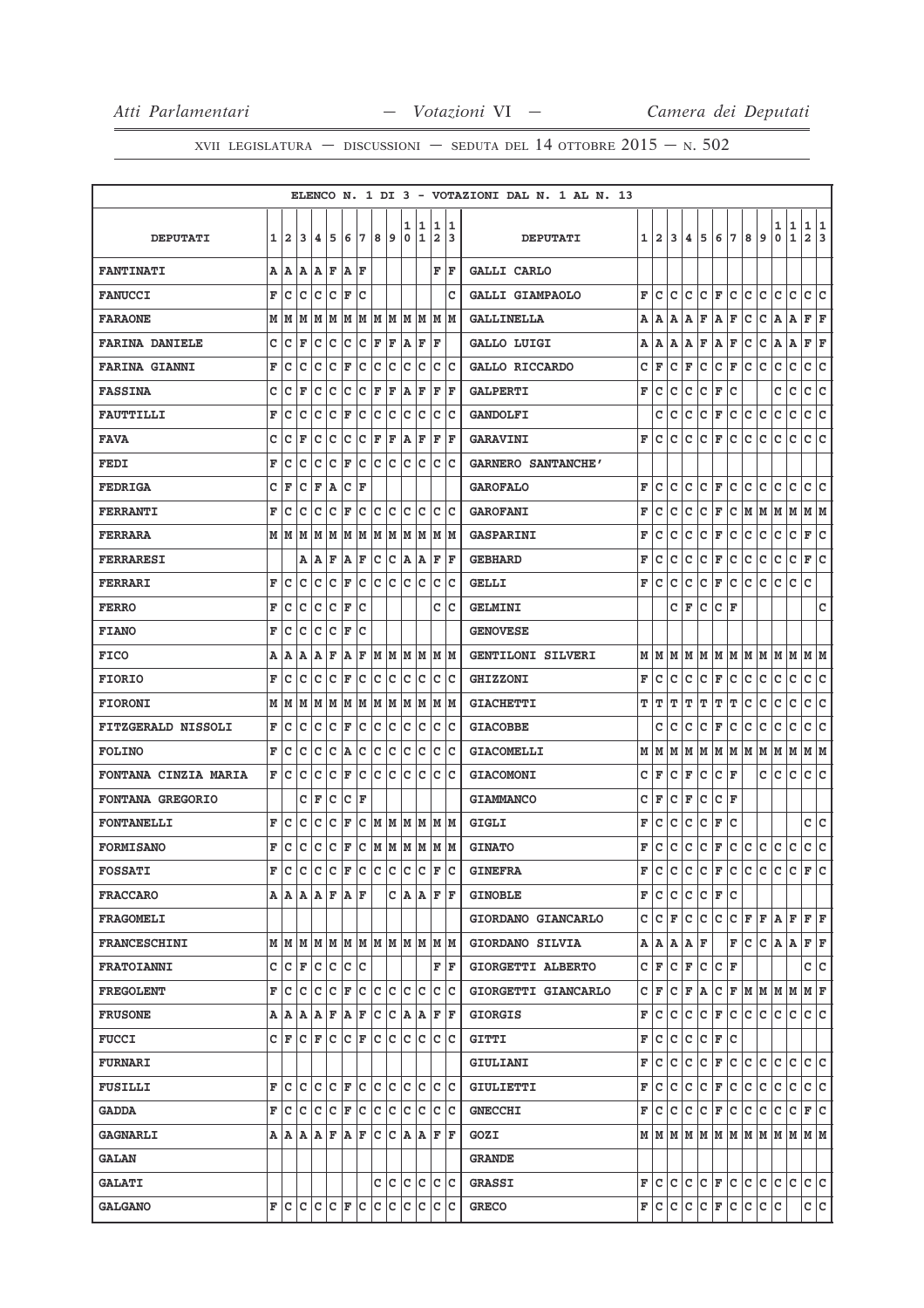|                         |   |    |     |    |             |   |     |     |     |             |                |      |     | ELENCO N. 1 DI 3 - VOTAZIONI DAL N. 1 AL N. 13 |   |                |   |     |                           |           |                 |                  |                |     |                 |              |     |
|-------------------------|---|----|-----|----|-------------|---|-----|-----|-----|-------------|----------------|------|-----|------------------------------------------------|---|----------------|---|-----|---------------------------|-----------|-----------------|------------------|----------------|-----|-----------------|--------------|-----|
|                         |   |    |     |    |             |   |     |     |     | 1           | 1              | 1    | 1   |                                                |   |                |   |     |                           |           |                 |                  |                | 1   | 1               | 1 1          |     |
| <b>DEPUTATI</b>         | 1 | 12 | 3   | 4  | 5           | 6 | 7   | 8   | 9   | $\pmb{0}$   | $\overline{1}$ | 2    | 3   | <b>DEPUTATI</b>                                |   | $1\vert 2$     | 3 | 4   | 5                         | 6         | 7               | 8                | 9              | 0   | $\mathbf{1}$    | $\mathbf{2}$ | 3   |
| <b>GREGORI</b>          | C | Ιc | ΙF  | c  | c           | c | c   | F   | F   | A           | A              | F    | F   | <b>LORENZIN</b>                                |   | MM             | M |     | M   M   M   M   M         |           |                 |                  |                | M   | lм              | M  M         |     |
| <b>GRIBAUDO</b>         | F | c  | C   | c  | C           | F | C   | c   | c   | c           | c              |      | c   | <b>LOSACCO</b>                                 | М | lм             | М | M   | М                         | M M       |                 | M                | M              | M   | M               | м∣м          |     |
| <b>GRILLO</b>           | Α | Α  | А   | Α  | F           | Α | F   | с   | c   | Α           | Α              | F    | F   | LOTTI                                          |   | M   M          |   |     | M  M  M  M  M  M  M  M  M |           |                 |                  |                |     |                 | M M          |     |
| <b>GRIMOLDI</b>         | c | F  | C   | F  | A           | c | F   | C   | F   | c           | c              | c    | F   | LUPI                                           | М | M              | М | M   | M                         | MM        |                 | M M              |                | M   | lм              | M M          |     |
| <b>GUERINI GIUSEPPE</b> | F | C  | C   | c  | C           | F | c   | c   | c   | c           | C              | c    | lc  | LUPO                                           | А | A              | A | A   | F                         | A         | F               |                  |                |     |                 |              |     |
| <b>GUERINI LORENZO</b>  | F | c  | C   | C  | C           | F | C   |     |     |             |                |      |     | <b>MADIA</b>                                   | М | M              |   |     | M  M  M                   |           |                 | M  M  M  M       |                | M   | lм              | M  M         |     |
| <b>GUERRA</b>           | F | c  | c   | с  | c           | F | c   | M   | M   | м           | M              | M  M |     | <b>MAESTRI ANDREA</b>                          | с | c              | F | c   | с                         | c         | lc.             | F                | F              | A   | $\mathbf F$     | F            | F   |
| <b>GUIDESI</b>          | c | F  | C   | F  | A           | c | F   | c   | F   | c           | c              | c    | F   | <b>MAESTRI PATRIZIA</b>                        | F | c              | c | с   | c                         | F         | Ιc              | с                | c              | c   | c               | F            | lc  |
| <b>GULLO</b>            | F | c  | c   | c  | c           | F | c   | c   | Iс  | с           | c              | c    | c   | <b>MAGORNO</b>                                 |   |                |   |     |                           |           |                 |                  |                |     |                 |              |     |
| <b>GUTGELD</b>          | F | c  | с   | c  | $\mathbf C$ | F | c   | c   | c   | c           | c              | c    | Iс  | <b>MAIETTA</b>                                 |   |                |   |     |                           |           |                 |                  |                |     |                 |              |     |
| <b>IACONO</b>           | F | c  | с   | с  | c           | F | c   | C   | c   | c           | c              |      | c   | MALISANI                                       | F | c              | с | с   | c                         | F         | c               | c                | c              | с   | c               | F            | Iс  |
| IANNUZZI CRISTIAN       | A | A  | A   | А  | F           | Α | F   | Α   | A   | Α           | Α              | F    | l F | <b>MALPEZZI</b>                                | F | c              | c | с   | c                         | F         | c               | c                | с              | c   | C               |              |     |
| IANNUZZI TINO           | F | c  | c   | C  | C           | F | lc  | lc  | lc. | c           | lc             | lc   | Ιc  | MANCIULLI                                      | М | M              | М | м   | M                         | M M       |                 | c                | c              | c   | c               | $\mathbf{C}$ | lc  |
| <b>IMPEGNO</b>          |   |    |     |    |             |   |     |     |     |             |                |      |     | <b>MANFREDI</b>                                | F | c              | c | с   | с                         | F         | c               | c                | с              | с   | c               | c            | c   |
| <b>INCERTI</b>          | F | c  | c   |    | C           | F | c   | c   | lc. | c           | lc.            | F    | Ιc  | <b>MANNINO</b>                                 | Α | Α              | А | А   | F                         | Α         | F               | c                | c              | A   | Α               | F F          |     |
| <b>INVERNIZZI</b>       | C | F  | с   | F  | A           | с | F   |     |     |             |                |      |     | <b>MANTERO</b>                                 | Α | А              | А | Α   | F                         | Α         | F               | c                | c              | Α   | Α               | F            | F   |
| IORI                    | F | с  | с   | с  | $\mathbf C$ | F | c   | c   | c   | c           | c              | c    | lc. | <b>MANZI</b>                                   | F | с              | с | с   | с                         | F         | с               | с                | с              | с   | с               | c            | c   |
| <b>KRONBICHLER</b>      | c | c  | F   | c  | c           | c | c   | F   | F   | A           | F              | F    | F   | <b>MARANTELLI</b>                              | F | с              | с | c   | с                         | F         | c               | с                | с              | с   | с               | с            | c   |
| <b>L'ABBATE</b>         | A | A  | A   | A  | F           | Α | F   | c   | c   | A           | A              | F    | F   | <b>MARAZZITI</b>                               | М | M              | м | м   | M                         |           | MM              | M                | M              | M   | M               | M  M         |     |
| LABRIOLA                | F | c  | Α   | A  | A           | A | A   | c   | Iс  | c           | c              | F    | F   | <b>MARCHETTI</b>                               | F | c              | c | c   | c                         | F         | c               | с                | c              | с   | с               |              | с   |
| LACQUANITI              | F | c  | c   | с  | c           | F | c   |     |     | c           | c              | с    | Ιc  | <b>MARCHI</b>                                  | F | C              | c | c   | c                         | F         | c               | c                | c              | с   | c               | c            | c   |
| <b>LAFFRANCO</b>        | с | F  | c   | F  | $\mathbf C$ | c | F   | c   | c   | $\mathbf C$ | c              | c    | Iс  | <b>MARCOLIN</b>                                | с | F              | с | F   | A                         | c         | F               | c                | F              | с   | с               | C F          |     |
| <b>LAFORGIA</b>         | F | c  | c   | c  | C           | F | C   | c   | Iс  | c           | c              |      | c   | <b>MARCON</b>                                  | c | c              | F | C   | c                         | c         | c               | F                | F              | Α   | $\mathbf F$     | F            | F   |
| <b>LAINATI</b>          | c | F  | с   | F  | c           | A | A   |     | c   | c           | c              | с    | Iс  | <b>MARGUERETTAZ</b>                            | F | с              | с | с   | с                         | F         | с               | с                | с              | с   | с               | c            | c   |
| <b>LA MARCA</b>         |   |    |     |    |             |   |     |     |     |             |                |      |     | <b>MARIANI</b>                                 | F | c              | с | с   | с                         | F         | c               |                  |                |     |                 |              | с   |
| <b>LA RUSSA</b>         | М | lм | M   | MM |             | M | M   | M   | M   | M           | M              | M M  |     | <b>MARIANO</b>                                 | F | c              | c | c   | C                         | F         | c               | c                | c.             | c   | $\mathbf{C}$    | c            | lc. |
| <b>LATRONICO</b>        | с | F  | c   | F  | с           | с | F   | Iс  | с   | с           | Iс             | c c  |     | <b>MAROTTA</b>                                 |   |                |   |     |                           |           |                 |                  |                |     | MMMMMMMMMMMMMMM |              |     |
| <b>LATTUCA</b>          | F | с  | с   | Iс | c           | F | lc. | c   | Iс  | Iс          | Iс             | c c  |     | <b>MARROCU</b>                                 | F | lc.            | c |     | C C F C C C               |           |                 |                  |                | lc. | IC IA IC        |              |     |
| <b>LAURICELLA</b>       | F | c  | Iс  | c  | c           | F | c   | c   | c   | ∣c∙         | c              | c c  |     | <b>MARRONI</b>                                 | F | c              |   | c c |                           |           |                 | $ C $ F $ C C C$ |                | c c |                 |              | c   |
| <b>LAVAGNO</b>          | F | c  | c   | с  | с           | F | c   |     |     |             |                | c    | Iс  | <b>MARTELLA</b>                                | F | lc.            | с | c   | IC.                       | F         | lc.             | с                | Iс             | c   | с               | c c          |     |
| <b>LENZI</b>            | F | с  | Iс  | с  | c           | F | c   | lc. | c   | c           | lc.            | c c  |     | <b>MARTELLI</b>                                |   |                |   |     |                           |           |                 |                  |                |     |                 |              |     |
| <b>LEVA</b>             | М | M  | M   | M  | M           | M | M   | M   | lм  | lм          | M              | M M  |     | <b>MARTI</b>                                   |   |                |   |     |                           |           |                 |                  |                |     |                 |              |     |
| <b>LIBRANDI</b>         | F | Iс | c   | с  | c           | F | c   | c   | Iс  | c           | c              | c    | Iс  | <b>MARTINELLI</b>                              |   |                |   |     | C F C A C C F C C C       |           |                 |                  |                |     | lc Ic Ic        |              |     |
| LIUZZI                  | Α | A  | ١A  | A  | F           | A | F   | с   | с   | ΙA.         | A              | F F  |     | <b>MARTINO ANTONIO</b>                         |   |                |   |     |                           |           |                 |                  |                |     |                 |              |     |
| <b>LOCATELLI</b>        | F | с  | F   | с  | c           | A | c   | A   | с   | c           | c              | F    | ١A  | MARTINO PIERDOMENICO                           |   | F∣C            | c | c   |                           | C F       | Ιc              |                  |                |     | c               | c            | c   |
| <b>LODOLINI</b>         | F | с  | c   | с  | lc.         | F | lc. | lc. | lc. | lc.         | lc.            | c c  |     | <b>MARZANA</b>                                 |   |                |   |     | A   A   A   F   A   F   C |           |                 |                  | $ C $ $\bf{A}$ |     | A               | F F          |     |
| LOMBARDI                |   |    |     |    |             |   |     |     |     |             |                |      |     | <b>MARZANO</b>                                 | F | с              | с | с   | с                         | F         | Iс              | с                | c              | с   | с               | F C          |     |
| LO MONTE                | c | F  | lc. | A  | A           | c | F   | F F |     |             | F F            | F  F |     | <b>MASSA</b>                                   | F | lc.            | c | c   |                           | $ c _F c$ |                 |                  |                |     |                 | c  c         |     |
| <b>LONGO</b>            | c | F  | Iс  | F  | c           | c | F   | c   | c   | c           | c              | F    |     | <b>MATARRELLI</b>                              | F | $ C $ $\bf{A}$ |   | c.  |                           |           | $ C $ a $ C C $ |                  | lc.            | с   | c               | F F          |     |
| <b>LOREFICE</b>         | Α | ΙA | A   | A  | F           | A | F   | c   | с   | ۱A          |                | F    | ΙF  | <b>MATARRESE</b>                               | F | lc.            | с | c   | c                         | F         | Iс              |                  |                | c   | с               | c c          |     |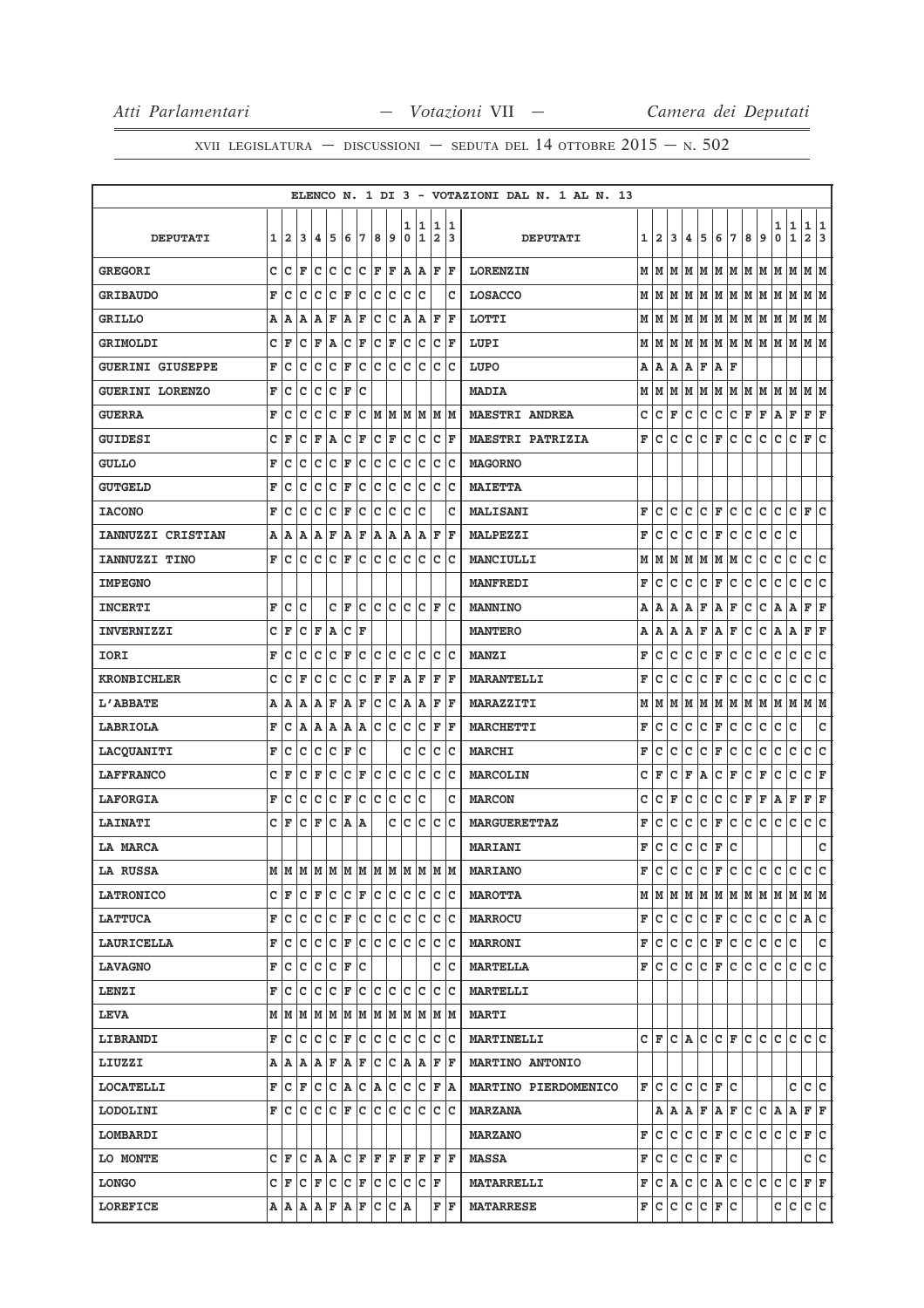|                       |   |     |       |     |     |     |            |     |     |     |                           |       |     | ELENCO N. 1 DI 3 - VOTAZIONI DAL N. 1 AL N. 13 |   |       |   |    |   |     |       |    |                           |     |              |                |     |
|-----------------------|---|-----|-------|-----|-----|-----|------------|-----|-----|-----|---------------------------|-------|-----|------------------------------------------------|---|-------|---|----|---|-----|-------|----|---------------------------|-----|--------------|----------------|-----|
|                       |   |     |       |     |     |     |            |     |     | 1   | 1                         | 1     | 1   |                                                |   |       |   |    |   |     |       |    |                           | 1   | 1            | 1              | 1   |
| <b>DEPUTATI</b>       | 1 | 2   | 3     | 4   | 5   | 6   | 7          | 8   | 9   | 0   | 1                         | 2     | 13  | <b>DEPUTATI</b>                                |   | 1   2 | 3 | 4  | 5 | 6   | 7     | 8  | 9                         | 0   | $\mathbf{1}$ | $\overline{a}$ | 3   |
| <b>MATTIELLO</b>      | F | Iс  | c     | c   | c   | F   | c          | c   | c   | c   | c                         | c     | Iс  | <b>NICCHI</b>                                  | c | c     | F | с  | с | c   | c     | F  | F                         | A   | F            | F              | F   |
| <b>MAURI</b>          | F | с   | с     | c   | c   | F   | c          | c   | c   | c   | c                         | c     | Ιc  | NICOLETTI                                      | F | с     | с | с  | с | F   | с     | с  | c                         | с   | с            | c              | c   |
| MAZZIOTTI DI CELSO    |   | c   | c     | c   | с   | F   | с          | M   | M   |     | M M M M                   |       |     | <b>NIZZI</b>                                   | c | F     | c | F  | c | с   | F     | c  | c                         | c   | c            | c              | c   |
| MAZZOLI               | F | с   | c     | с   | с   | F   | с          | c   | с   | Iс  | lc.                       | c     | Ιc  | <b>NUTI</b>                                    | Α | А     | Α | А  | F | Α   | F     | с  | с                         | Α   | Α            | F              | F   |
| <b>MELILLA</b>        | c | с   | F     | с   | с   | c   | с          | F   | F   | ΙA  | F                         | F     | F   | <b>OCCHIUTO</b>                                | c | F     | c | F  | с | с   | F     | с  | с                         | с   | с            | с              | с   |
| MELILLI               | F | с   | с     | c   | c   | F   | с          | lc. | с   | Iс  | lc.                       | c     | Ιc  | <b>OLIARO</b>                                  | F | c     | с | с  | с | F   | c     | с  | с                         | с   | c            | с              | lc. |
| <b>MELONI GIORGIA</b> |   |     |       |     |     |     |            |     |     |     |                           |       |     | <b>OLIVERIO</b>                                | F | c     | с | с  | с | F   | с     | с  | с                         | с   | с            | с              | с   |
| <b>MELONI MARCO</b>   | F | с   | c     | с   | c   | F   | с          | c   | с   | c   | lc.                       | c     | lc. | ORFINI                                         |   |       |   |    |   |     |       |    |                           |     |              |                |     |
| <b>MERLO</b>          | М | M   | М     | M   | M   | M   |            |     |     |     | M   M   M   M   M   M     |       |     | <b>ORLANDO</b>                                 | М | M     | M | M  |   |     |       |    | M  M  M  M  M  M  M  M  M |     |              |                |     |
| <b>META</b>           | М | IМ  | M     | M   |     |     |            |     |     |     | M  M  M  M  M  M  M  M  M |       |     | <b>OTTOBRE</b>                                 | F | с     | с | с  | с | F   | с     |    |                           |     |              |                |     |
| MICCOLI               | F | с   | с     | с   | с   | F   | с          | c   | c   | c   | c                         | c     | Ιc  | <b>PAGANI</b>                                  | F | с     | с | c  | с | F   | c     | с  | c                         | с   | c            | c              | lc  |
| MICILLO               | Α | А   | А     | А   | F   | Α   | F          | с   | c   | Α   | Α                         | F     | ΙF  | <b>PAGANO</b>                                  | F | c     | c | c  | с | F   | с     |    |                           |     |              |                |     |
| MIGLIORE              | F | с   | с     | c   | c   | F   | с          |     |     |     | M  M  M  M  M  M          |       |     | <b>PAGLIA</b>                                  | c | c     | F | с  | с | с   | с     | F  | F                         | A   | F            | F F            |     |
| <b>MILANATO</b>       | с | F   | с     | F   | с   | с   | F          |     |     |     |                           | c     | Ιc  | <b>PALAZZOTTO</b>                              | с | с     | F | с  | с | с   | с     | F  | F                         | Α   | F            | F              | F   |
| <b>MINARDO</b>        | F | с   | с     | c   | c   | c   | c          | c   | c   | c   | c                         | c     | Ιc  | <b>PALESE</b>                                  | с | F     | с | F  | с | c   | F     | с  | с                         | с   | с            | c              | c   |
| MINNUCCI              | F | с   | с     | c   | c   | F   | c          | c   | Iс  | Iс  | Ιc                        | c     | ΙC  | PALLADINO                                      |   |       |   |    |   |     |       | с  | с                         | с   | c            | c              | c   |
| <b>MIOTTO</b>         | F | с   | с     | с   | с   | F   | с          | c   | c   | c   | c                         | с     | Ιc  | <b>PALMA</b>                                   | F | c     | c | c  | с | F   | с     | с  | с                         | c   | с            | c              | lc. |
| <b>MISIANI</b>        | F | c   | c     | c   | c   | F   | c          | c   | c   | c   | c                         | c     | Ιc  | <b>PALMIERI</b>                                |   |       |   |    |   |     |       |    |                           |     |              |                |     |
| <b>MISURACA</b>       |   |     |       |     |     |     |            | c   | c   | c   | Iс                        | с     | Ιc  | PALMIZIO                                       | с | F     | c | F  | с | c   | F     | с  | с                         | с   | с            | с              | с   |
| <b>MOGNATO</b>        | F | Iс  | с     | c   | c   | F   | с          | c   | с   | c   | Iс                        | c     | Ιc  | <b>PANNARALE</b>                               | c | c     | F | с  | с | с   | с     | F  | F                         | A   | F            | F F            |     |
| <b>MOLEA</b>          | М | M   | M     | M   | M   | M   | M          | M   | M   | lм  |                           | M M M |     | <b>PARENTELA</b>                               | А | Α     | А | А  | F | Α   | F     | с  | с                         | A   | Α            | F              | F   |
| <b>MOLTENI</b>        | с | F   | с     | F   | A   | c   | F          | c   | F   | lc. | c                         | c     | F   | <b>PARIS</b>                                   | F | с     | с | с  | с | F   | с     | с  | с                         | с   | c            |                | с   |
| <b>MONACO</b>         | F | с   | с     | с   | с   | F   | с          | c   | c   | c   | c                         | c     | Ιc  | PARISI                                         | F | c     | с | Α  | с | F   | с     | c  | c                         | c   | c            | F              | C   |
| <b>MONCHIERO</b>      | F | с   | с     | с   | с   | F   | с          | c   | c   | c   | c                         | с     | Ιc  | PARRINI                                        | F | c     | c | с  | с | F   | с     |    |                           |     |              | c              | lc. |
| MONGIELLO             | F | с   | с     | c   | c   | F   | c          | c   | c   | c   | c                         | c     | Ιc  | <b>PASTORELLI</b>                              | F | с     | F | с  | с | Α   | C     | c  | c                         | с   | c            | F              | c   |
| <b>MONTRONI</b>       | F | Ιc  | c     | c   | c   | F   | c          | lc. | с   | Iс  | Ιc                        | c     | lc. | <b>PASTORINO</b>                               | C | c     | F | c  | c | c   | c     | F  | F                         | F   | F            | F              | F   |
| <b>MORANI</b>         |   |     |       |     |     |     |            | с   | c   | с   | Iс                        | c     | Iс  | <b>PATRIARCA</b>                               |   |       |   |    |   |     |       | c  | с                         | lC. | с            | c c            |     |
| <b>MORASSUT</b>       | F | с   | c     | c   | c   |     | с          | c   | c   | lc. | c                         | c     | Iс  | PELILLO                                        | F | с     | с | с  | c | F   | c     |    |                           |     |              | c              | c   |
| <b>MORETTO</b>        | F | с   | c     | c   | lc. | F   | c          | lc. | lc. | lc. | lc.                       | c     | Ιc  | <b>PELLEGRINO</b>                              | с | c     | F | c  | c | c   | C F F |    |                           | A   | F            | F F            |     |
| <b>MOSCATT</b>        |   |     |       |     |     |     |            |     |     |     |                           |       |     | <b>PELUFFO</b>                                 | F | с     | c | c  | c | F   | c     | c. | c                         | c   | c            | c c            |     |
| MOTTOLA               | F | lc. | c     | ΙA  | lc. | F C |            |     | c c | lc. | Ιc                        | lF.   | lc. | PES                                            | М | M     | c | c  | c | F   | Iс    | c  | c                         | с   | c            |                | c   |
| <b>MUCCI</b>          | Α | A   | A     |     |     |     | A  A  A  A |     |     |     | $F$ $F$ $F$ $F$           | lF.   | lF. | <b>PESCO</b>                                   | Α | A     | A | A  | F | A F |       | c. | c                         | A   | ΙA.          | F F            |     |
| <b>MURA</b>           | F | lc. | c     | lc. | c   | F   | c          | lc. | lc. | lc. | Ιc                        |       | c   | PETRAROLI                                      | Α | A     | A | ΙA | F | A   | F     | c  | c                         | A   | A            |                | F   |
| <b>MURER</b>          |   |     |       |     |     |     |            |     |     |     |                           |       |     | <b>PETRENGA</b>                                | с | F     | с | F  | c | c   | F     | c  | c                         | с   | c.           | c c            |     |
| <b>NACCARATO</b>      | F | c   | c     | c   | c   | F   | c          | lc. | с   | lc. | lc.                       | c     | lc. | PETRINI                                        | F | c     | с | c  | c | F   | c     | c  | c                         | c   | c            | c              | c   |
| <b>NARDI</b>          | F | с   | Iс    | c   | с   | F   | IС         |     | c c | с   | Iс                        | c     | Iс  | <b>PIAZZONI</b>                                | F | с     | с | с  | с | F   | c     | c. | с                         | с   | c            |                | lc. |
| <b>NARDUOLO</b>       | F | с   | с     | Iс  | c   | F   | c          | lc. | с   | Iс  | Iс                        | c     | Ιc  | PICCHI                                         | с | F     | c | F  | c | с   | F     | c  | c                         | с   | с            | c              | ∣c  |
| <b>NASTRI</b>         | C | F   | с     | F   | A   | c   | F          | lc. | F   | Iс  | Iс                        | c     | ١F  | <b>PICCIONE</b>                                | F | с     | c | c  | c | F   | c     | c  | c                         | с   | c            | c              | lc. |
| <b>NESCI</b>          |   |     | A   A | A   | F   | A   | F          | lc. | c   |     | A A                       | F     | ١F  | PICCOLI NARDELLI                               | F | c     | c | c  | c | F   | c.    |    | M   M   M   M   M         |     |              |                |     |
| <b>NESI</b>           |   |     |       |     |     |     |            |     |     |     |                           |       |     | PICCOLO GIORGIO                                |   |       |   |    |   |     |       |    |                           |     |              |                |     |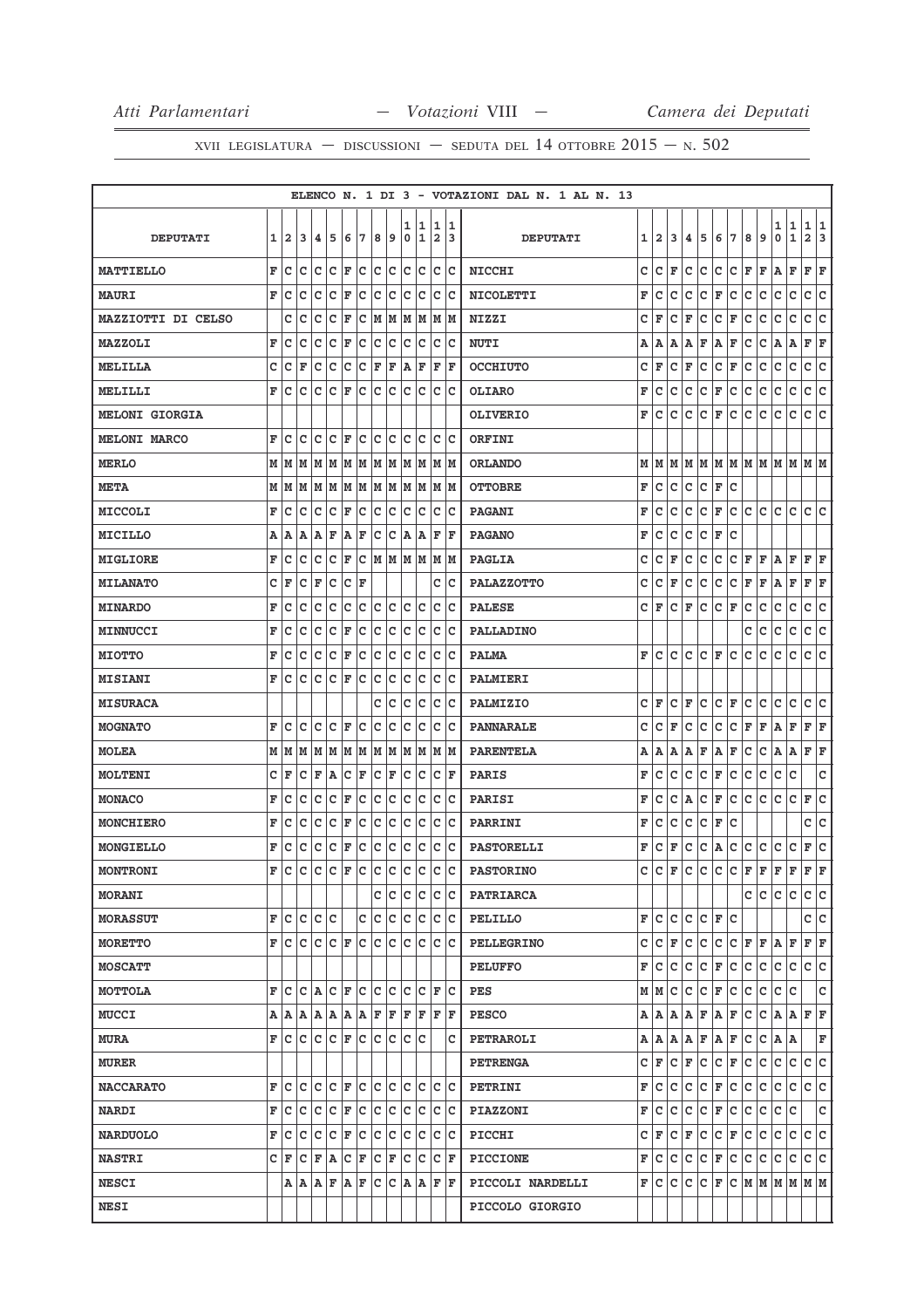|                             |   |              |   |     |                          |                   |   |     |           |        |        |                                                                             |        | ELENCO N. 1 DI 3 - VOTAZIONI DAL N. 1 AL N. 13 |   |              |    |                      |    |                          |           |     |    |                                                           |                   |                  |
|-----------------------------|---|--------------|---|-----|--------------------------|-------------------|---|-----|-----------|--------|--------|-----------------------------------------------------------------------------|--------|------------------------------------------------|---|--------------|----|----------------------|----|--------------------------|-----------|-----|----|-----------------------------------------------------------|-------------------|------------------|
| <b>DEPUTATI</b>             | 1 | $\mathbf{2}$ | 3 | 4   | 5                        | 6                 | 7 | 8   | 9         | 1<br>0 | 1<br>1 | 1<br>$\overline{a}$                                                         | 1<br>3 | <b>DEPUTATI</b>                                | 1 | $\mathbf{2}$ | 3  | 4                    | 5  | 6                        | 7         | 8   | 9  | 1<br>0                                                    | 1<br>$\mathbf{1}$ | 1<br>1<br>2<br>3 |
| PICCOLO SALVATORE           | F | c            | c | c   | c                        | F                 | c | c   | с         | lc.    | lc.    | c                                                                           | lc.    | <b>RIZZO</b>                                   | А | ΙA           | A  | A                    | F  | ΙA                       | F         | С   | с  | A                                                         | ΙA                | F<br>F           |
| <b>PICCONE</b>              |   |              |   |     |                          |                   |   |     |           |        |        |                                                                             |        | <b>ROCCELLA</b>                                |   |              |    |                      |    |                          |           |     |    |                                                           |                   | c<br>c           |
| PIEPOLI                     | F | Iс           | c | с   | c                        | F                 | c | c   | с         | Iс     | lc.    | c                                                                           | Ιc     | <b>ROCCHI</b>                                  | F | c            | с  | с                    | c  | F                        | c         | с   | c  | c                                                         | c                 | C                |
| PILI                        | C | F            | A |     | c                        | Ιc                | F |     |           |        |        | Α                                                                           | ١A     | <b>ROMANINI</b>                                |   |              |    |                      |    |                          |           |     |    |                                                           |                   |                  |
| PILOZZI                     | F | c            | с | c   | c                        | F                 | с | c   | lc.       | c      | Iс     | с                                                                           | Ιc     | ROMANO ANDREA                                  | F | c            | c  | c                    | с  | F                        | c         | lc. | c  | c                                                         | c                 | c<br>lc          |
| <b>PINI GIANLUCA</b>        | с | F            | с | F   | Α                        | с                 | F |     |           |        |        |                                                                             |        | ROMANO FRANCESCO SAVE.                         | F | с            | c  | Α                    | с  | F                        | c         |     |    |                                                           |                   |                  |
| PINI GIUDITTA               | F | с            | c | с   | с                        | F                 | с | с   | c         | c      |        |                                                                             | c      | ROMANO PAOLO NICOLO'                           | Α | A            | A  | Α                    | F  | A                        | F         | с   | с  | A                                                         | A                 | F<br>ΙF          |
| <b>PINNA</b>                | F | с            | c | c   | c                        | F                 | с | c   | с         | Iс     | Iс     | с                                                                           | Iс     | <b>ROMELE</b>                                  | с | F            | c  | F                    | с  | с                        | F         | с   | с  | с                                                         | c                 | c<br>c           |
| <b>PIRAS</b>                | c | c            | F | с   | с                        | c                 | с | F   | F         | A      | F      | F                                                                           | F      | <b>RONDINI</b>                                 | с | F            | с  | F                    | Α  | с                        | F         | с   | F  | с                                                         | с                 | с<br>F           |
| <b>PISANO</b>               |   |              |   |     |                          |                   |   |     |           |        |        |                                                                             |        | <b>ROSATO</b>                                  | F | c            | с  | с                    | с  | F                        | с         | M   | M  | M                                                         | с                 | c<br>c           |
| <b>PISICCHIO</b>            | М | M            | M | M   | M                        | M                 | c |     |           |        |        | M  M  M  M  M  M                                                            |        | <b>ROSSI DOMENICO</b>                          | М | м            | lМ | M                    | М  | M                        | M         | M   | M  | M                                                         | M                 | M   M            |
| <b>PISO</b>                 | F | Iс           | с | c   | c                        | F                 | c |     |           |        |        | c                                                                           | Ιc     | ROSSI PAOLO                                    | F | c            | c  | с                    | с  | F                        | с         | с   | с  | с                                                         | с                 | с<br>Ιc          |
| <b>PIZZOLANTE</b>           | F | с            | с | c   | с                        | F                 | c |     |           | c      | Ιc     | c                                                                           | Ιc     | <b>ROSSOMANDO</b>                              | F | c            | с  | с                    | с  | F                        | с         | M   | M  | M M                                                       |                   | M  M             |
| <b>PLACIDO</b>              | с | с            | F | с   | с                        | c                 | c |     |           |        |        | F                                                                           | F      | <b>ROSTAN</b>                                  | F | c            | c  | c                    | с  | F                        | с         | с   | с  | с                                                         | с                 | с<br>Iс          |
| <b>PLANGGER</b>             | F | с            | с | c   | c                        | F                 | c |     |           |        |        |                                                                             |        | <b>ROSTELLATO</b>                              | F | c            | c  | с                    | с  | F                        | с         | с   | с  | с                                                         | c                 | lc.<br>с         |
| <b>POLIDORI</b>             |   |              |   |     |                          |                   |   |     |           |        |        |                                                                             |        | <b>ROTONDI</b>                                 |   |              |    |                      |    |                          |           |     |    |                                                           |                   |                  |
| <b>POLLASTRINI</b>          | F | c            | c | c   | c                        | F                 | c | c   | Iс        | c      | c      |                                                                             | c      | <b>ROTTA</b>                                   |   |              |    |                      |    |                          |           | с   | с  | с                                                         | c                 | C                |
| <b>POLVERINI</b>            | c | F            | с | F   | с                        | c                 | F | lc. | Iс        | Iс     | lc.    | lc.                                                                         | lc     | <b>RUBINATO</b>                                | F | c            | c  | с                    | с  | F                        | C         | c   | с  | c                                                         | с                 | с<br>c           |
| <b>PORTA</b>                | F | c            | c | с   | с                        | F                 | с |     |           |        |        |                                                                             |        | <b>RUGHETTI</b>                                | М | M            | M  | lм                   | lМ | M                        | M         | M   | M  | M                                                         | M                 | M<br>IМ          |
| <b>PORTAS</b>               | М | M            | M | M   |                          |                   |   |     |           |        |        | M  M  M  M  M  M  M  M                                                      |        | <b>RUOCCO</b>                                  | А | A            | A  | A                    | F  | A                        | F         | с   | с  | A                                                         | A                 | F<br>F           |
| <b>PRATAVIERA</b>           | c | F            | с | F   | Α                        | с                 | F |     |           | c      | c      | с                                                                           | F      | <b>RUSSO</b>                                   | c | F            | c  | F                    | с  | с                        | F         | с   | с  | с                                                         | с                 | с<br>с           |
| <b>PRESTIGIACOMO</b>        | с | F            | с | F   | F                        | с                 | F | c   | c         | c      | Iс     | c                                                                           | Ιc     | <b>SALTAMARTINI</b>                            |   |              |    |                      |    |                          |           | с   | F  | с                                                         | с                 | C F              |
| <b>PREZIOSI</b>             | F | с            | с | с   | c                        | F                 | с | c   | c         | c      | c      | с                                                                           | Ιc     | <b>SAMMARCO</b>                                | F | F            | c  | с                    | с  | F                        | с         | с   | с  | с                                                         | с                 | с<br>с           |
| PRINA                       | F | с            | с | c   | c                        | F                 | c | c   | c         | c      | c      | C                                                                           | Ιc     | <b>SANGA</b>                                   | F | с            | с  | с                    | с  | F                        | c         | M   | с  | с                                                         | с                 | c<br>c           |
| <b>PRODANI</b>              | c | с            | A | A   | Α                        | A                 | Α | F   | F         | F      | F      | F                                                                           | F      | <b>SANI</b>                                    | F | c            | с  | с                    | с  | F                        | с         | M   | M  | M                                                         | M                 | M  M             |
| <b>OUARANTA</b>             | C | Ιc           | F | c   | c                        | Iс                | c | F   | F         | A      | F      | F                                                                           | F      | SANNA FRANCESCO                                | F | c            | c  | c                    | c  | F                        | c         | c   | c  | c                                                         | c                 | c<br>lc.         |
| <b>QUARTAPELLE PROCOPIO</b> | F | C            | с | lc. |                          |                   |   |     |           |        |        | C  F  C  C  C  C  C  C  C                                                   |        | SANNA GIOVANNA                                 | F | lc.          | c  | c                    | c. | F C                      |           | c   | c. |                                                           |                   | C C A C          |
| <b>QUINTARELLI</b>          |   |              |   |     |                          |                   |   |     |           |        |        |                                                                             |        | <b>SANNICANDRO</b>                             | c | lc.          | F  | c                    | c  | c                        |           |     |    |                                                           |                   | C F F A F F F    |
| <b>RABINO</b>               |   | c            | c |     | C C F C                  |                   |   |     |           |        |        |                                                                             | c      | <b>SANTELLI</b>                                |   |              |    |                      |    |                          |           |     |    |                                                           |                   |                  |
| <b>RACITI</b>               | F | с            | c | c   | c                        | F                 | c |     |           |        |        |                                                                             |        | <b>SANTERINI</b>                               | F | c            | c  | c                    |    | $ C $ $\mathbf{F}$ $ C $ |           | c.  | ∣c | c                                                         | с                 | c c              |
| <b>RAGOSTA</b>              | F | Iс           | c | c   | $ C $ $\mathbf{F}$ $ C $ |                   |   |     |           |        |        |                                                                             |        | <b>SARRO</b>                                   |   | CF           | с  | F                    | c. |                          | $ c _F c$ |     | c. | c                                                         | с                 | c c              |
| <b>RAMPELLI</b>             | с | F            | c | F A |                          | $ {\tt C} \,  $ F |   |     |           |        |        |                                                                             |        | <b>SARTI</b>                                   |   |              |    | A A                  |    | F A F                    |           |     |    | A   A                                                     |                   | F                |
| <b>RAMPI</b>                | F | с            | с | c   | c                        | F                 | c | c c |           | lc.    | lc.    |                                                                             | lc lc  | SAVINO ELVIRA                                  |   |              |    |                      |    |                          |           | c   | c  | с                                                         | с                 | lc.<br>c         |
| <b>RAVETTO</b>              | с | F            | c | F   | c                        | c                 | F |     |           |        |        | $M$ $M$ $M$ $M$ $M$ $M$                                                     |        | SAVINO SANDRA                                  |   | CF           |    | $ {\bf C}  {\bf F} $ | c. | $ {\tt C}  {\tt F} $     |           | c.  | c  | c                                                         | lc.               | c c              |
| <b>REALACCI</b>             | F | с            | c | c   | c                        | F                 |   |     |           |        |        | С  М  М  М  М  М  М                                                         |        | <b>SBERNA</b>                                  | F | с            | с  | c                    | с  | F                        | Iс        | c   | c  | с                                                         | с                 | с                |
| <b>RIBAUDO</b>              | F | с            | c | c   | c                        | F                 | c |     |           |        |        |                                                                             | c      | <b>SBROLLINI</b>                               | F | с            | с  | c                    |    | C F                      |           | c   | c  | с                                                         | c                 | c c              |
| <b>RICCIATTI</b>            | с | с            | F | c   | c                        | c                 |   |     | C F F A F |        |        | lF.                                                                         | lF.    | <b>SCAGLIUSI</b>                               | Α | A            | A  | A                    | F  | A F                      |           | c.  | c. | $A \,   \, A$                                             |                   | F F              |
| <b>RICHETTI</b>             | F | Iс           | c | c   | lc.                      | F                 | c | c c |           |        | c c    |                                                                             | c c    | <b>SCALFAROTTO</b>                             |   |              |    |                      |    |                          |           |     |    | $M$   $M$   $M$   $M$   $M$   $M$   $M$   $M$   $M$   $M$ |                   | M M              |
| <b>RIGONI</b>               |   |              |   |     |                          |                   |   |     |           |        |        | $M$   $M$   $M$   $M$   $M$   $M$   $M$   $M$   $M$   $M$   $M$   $M$   $M$ |        | <b>SCANU</b>                                   | F | c            | c  | c                    | c  | F                        | c         | c.  | c  | c                                                         | c                 | c c              |
| <b>RIZZETTO</b>             | с | A            | A | A   | A                        | A                 | Α | F   | F         | F      | F      | F                                                                           | lF.    | <b>SCHIRO'</b>                                 | F | c            | c  | c                    | c  | F                        | c         | c.  | c  | c                                                         | c                 | c c              |